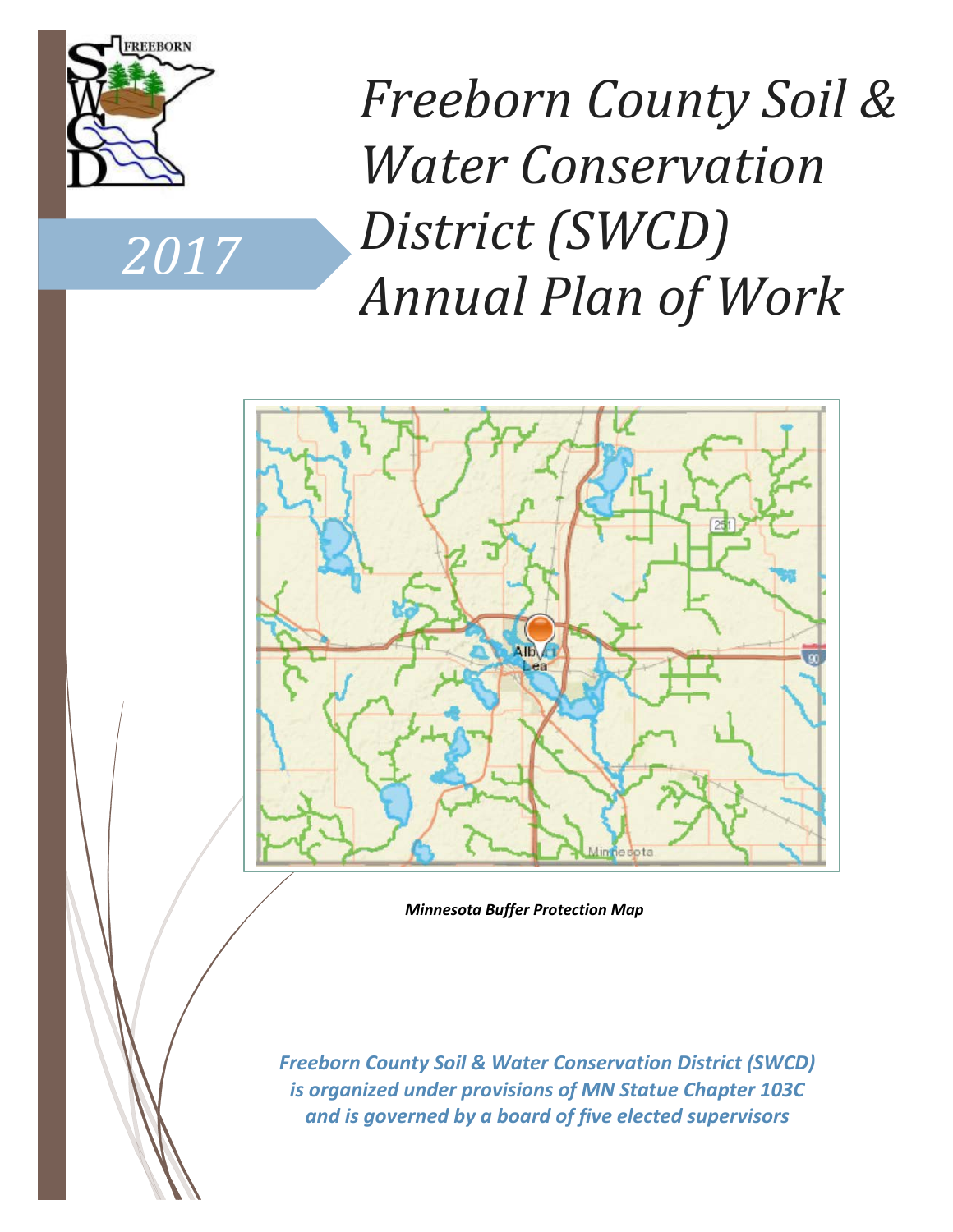# *Table of Contents*

| Introduction 1 |  |
|----------------|--|
|                |  |
|                |  |
|                |  |
|                |  |
|                |  |
|                |  |

### *Our Mission Statement:*

*To serve the residents of Freeborn County by creating an awareness of soil and water resource concerns, by offering practical alternatives to manage these concerns, and by providing technical assistance (as local resources allow) to apply and maintain best management practices (BMPs) that impact water quality while sustaining soil productivity and land-user profits.*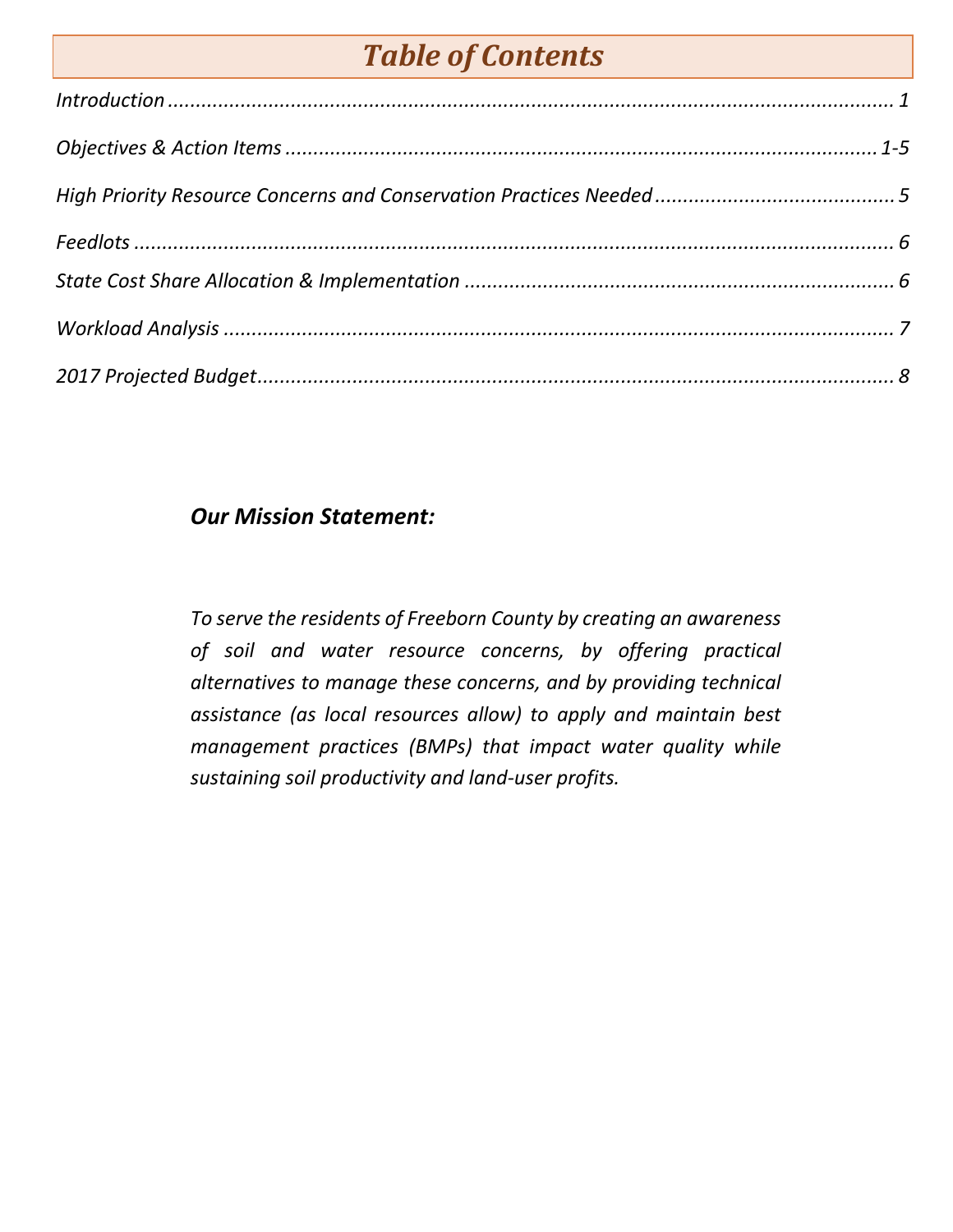### *FREEBORN COUNTY SOIL AND WATER CONSERVATION DISTRICT*

*2017 ANNUAL PLAN*

#### *I. Introduction:*

*The purpose of this Annual Plan is to identify a course of action for 2017 that will help guide supervisor policy decisions and resulting staff initiatives. Because Freeborn County SWCD has adopted the Freeborn County "Local Water Management Plan" as our Long Range Comprehensive Plan, we will address those areas of concern in the water plan that apply to our roles & responsibilities as directed by state statues 103c. Please note that references*  to the county water plan are based on the 2006 plan. Goal #'s will change with the 2016 plan amendment when it *is approved.* 

*We will briefly describe several objectives and supporting action items that we plan to concentrate on. The action items will identify specific work efforts aimed at accomplishing the objective described.*

*A workload analysis will compare projected staff days needed with those available from present staff.*

*High priority erosion areas will be identified and needed conservation Best Management Practices (BMPs) will be discussed.*

*A summary of specific practices applied in 2016 will illustrate which practices are in demand and give us an indication of potential workload for 2017. This will include estimated revenues and expenditures.* 

### *II. Objectives and Action Items:*

#### *Objective #1*

*Protect surface waters from storm water drainage of sediment, nutrients and chemicals (Goal 15 of 20 in County Water Plan) by reducing sediment transport to surface waters or offsite by planning and implementing a variety of conservation practices. Practices will include Water & Sediment Control Basins, Terraces, Waterways, and Grade Stabilizing Structures etc. Vegetative seeding will help protect the structural integrity of these practices.*

#### *Action Items:*

- *1. Work with landowners/operators with high priority erosion problems to identify their needs, discuss conservation practice alternatives and then provide design and construction supervision assistance to install 25 structural practices on 20 tracts.*
- *2. Use all available information and education methods to promote conservation practice installations. Inform them of cost sharing opportunities that may exist and technical assistance available from our local SWCD/NRCS Office.*
- *3. Spot check and monitor existing cost shared practices during the contract lifespan to insure continued function and effectiveness in erosion control and water quality protection.*
- *4. Communicate with State and Federal legislators, County Commissioners and local agency officials to keep them aware of our programs, services and funding needs.*
	- *a. Attend and Participate in MASWCD Legislative Day at the Capitol.*
	- *b. Keep County Commissioners informed of our programs, services and financial needs through our Annual Plan, Annual Report, and Web Site.*
- *5. Participate in soil health team to promote use of soil health practices on working lands.*
- *6. Assist landowners to effectively plan native grasses, native wildflowers, pasture mixes, and no-till soybeans by having a no-till drill available for use.*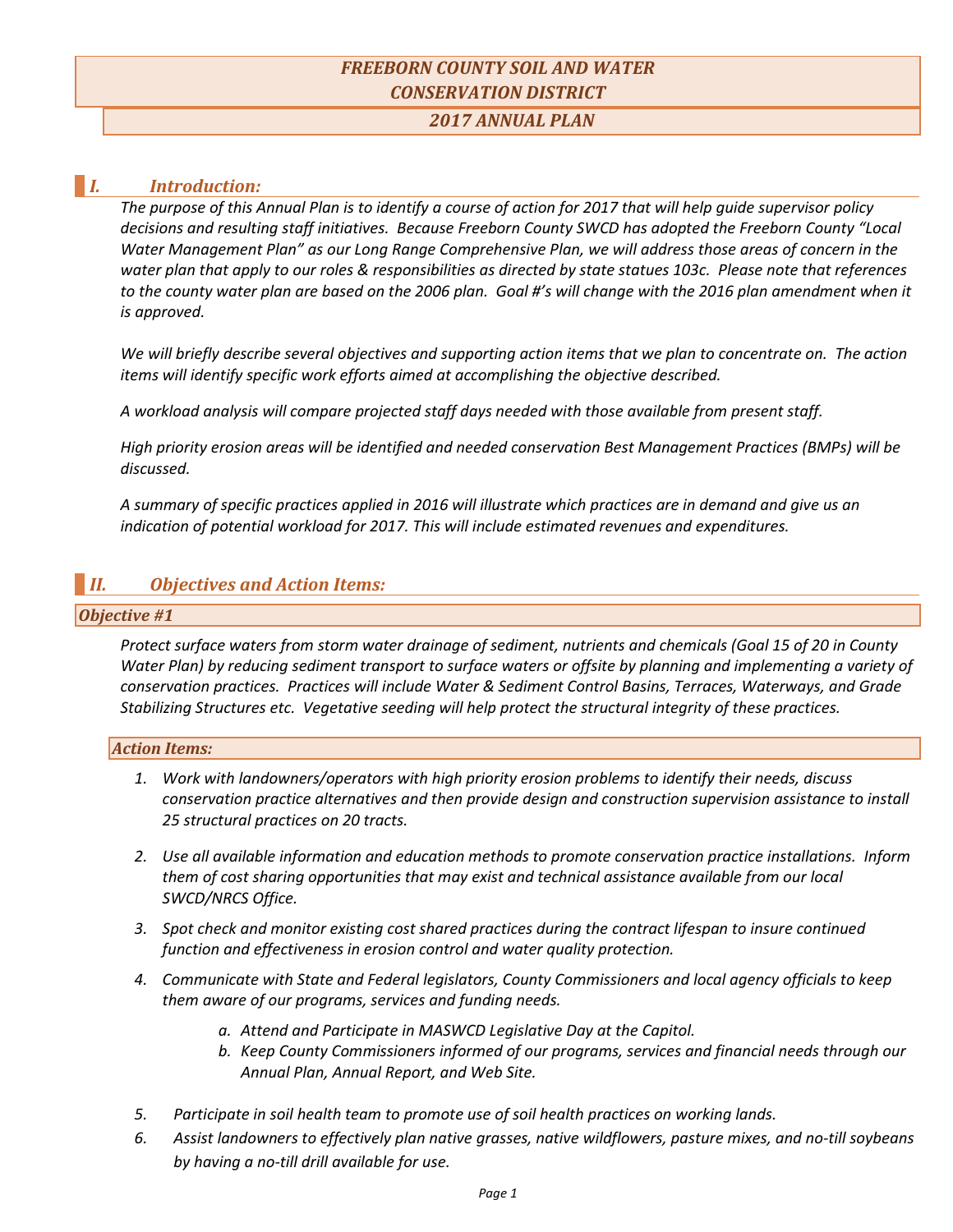*Protect surface waters from storm water drainage of sediment, nutrients and chemicals (Goal 15 in our County Water Plan) by working cooperatively with the Greater Blue Earth River Basin Alliance (GBERBA) and local landowners.*

#### *Action Items:*

- *1. Provide information to GBERBA staff for future Clean Water Fund Implementation Grant and other grant applications.*
- *2. Use local news media and our SWCD Newsletter, etc. to inform and educate landowners about current and future expected assistance opportunities.*

#### *Objective #3*

*Improve storm water runoff quality (Goal 15 in County Water Plan); reduce sediment delivery to water bodies; increase surface water storage capacity and enhance wildlife habitat by enrolling 200 acres in long-term easements for wetland restoration and riparian buffers.*

#### *Action Items:*

- *1. Work with NRCS, Ducks Unlimited, FSA, and other local partners to promote and implement ReInvest in Minnesota (RIM), Conservation Reserve Enhancement Program (CREP), and Wetland Reserve Easement (WRE) program.*
- *2. Encourage landowners to enroll in easements in high priority areas such as Grass Lake, historic Upper Twin Lake Marsh, historic Lake George in Bath Twp., historic Lake George in Freeborn Twp., and Cobb Creek wetland restoration in Freeborn Twp., Sec. 35.*
- *3. Encourage landowners to enroll in easements in high priority areas for buffers as identified in the "Other Waters" list. List is to be completed by July 1, 2017.*
- *4. Work with NRCS in monitoring existing easements for compliance and effectiveness.*
- *5. Include the above mentioned program opportunities in all ongoing informational and educational programs.*

#### *Objective #4*

 *Protect and maintain existing wetlands (Goal 9 in County Water Plan) by assisting with the implementation of the state's goal to achieve a no net loss in the quantity, quality and biological diversity of existing wetlands.*

#### *Action Items:*

*1. Continue to partner with Freeborn County Environmental Services, The City of Albert Lea and the MN Board of Water & Soil Resources to implement the Minnesota Wetland Conservation Act (WCA) Rules, Chapter 8420 of state statutes by continued representation on the local Technical Evaluation Panel (TEP) for WCA.*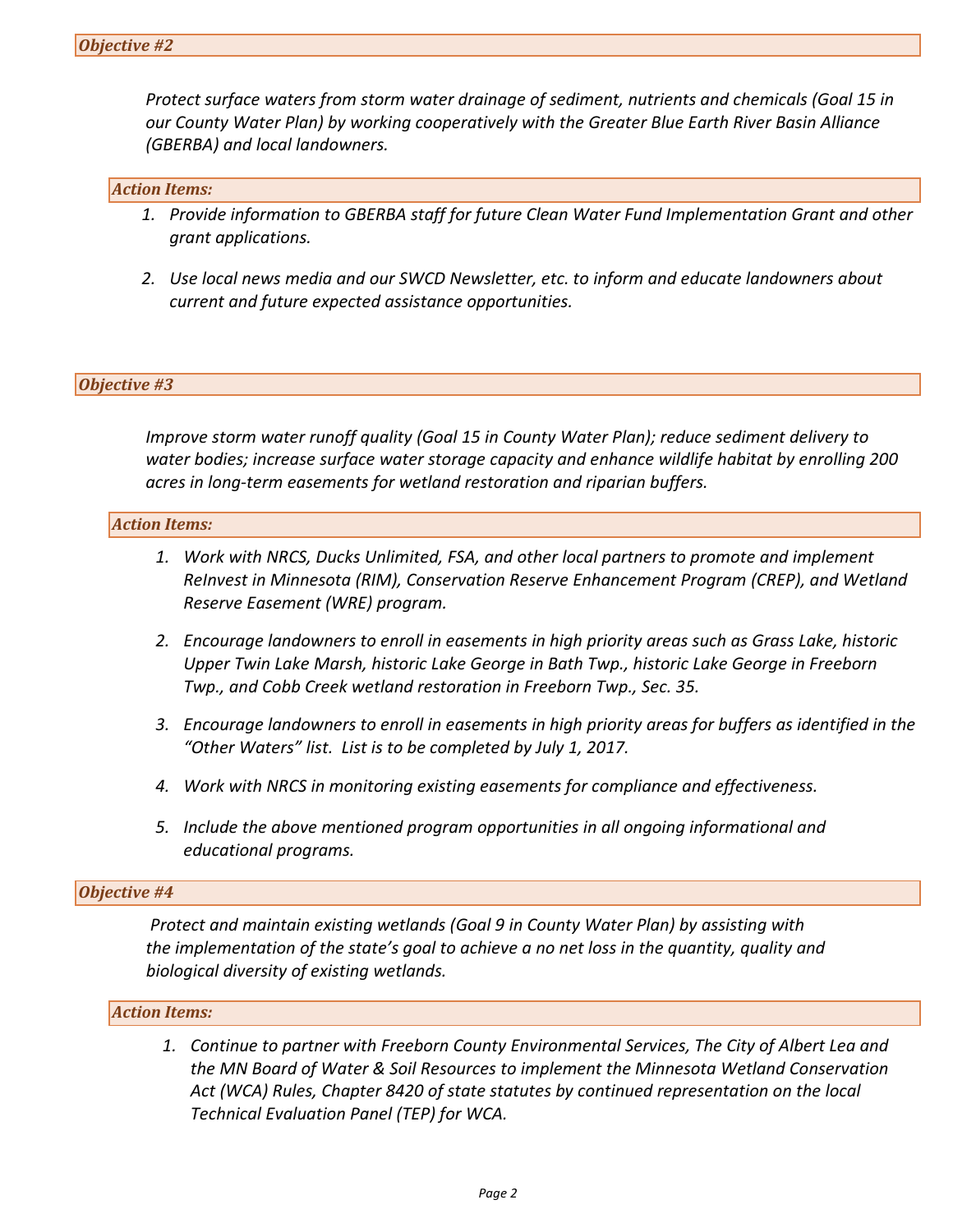- *2. Assist local landowners by keeping them informed of Minnesota Wetland Conservation Act rules and direct them to NRCS for USDA – "Swampbuster" rules that may apply.*
- *3. Include wetland concerns in our educational and informational programs.*

#### *Objective #5*

*Control soil erosion (Goal 8, page 15 of County Water Plan) by maintaining our existing Tree Planting Program.*

#### *Action Items:*

- *1. Continue to provide a source for landowners/operators to access quality tree & shrub planting stock for conservation purposes at reasonable prices.*
- *2. Continue to offer Windbreak and Shelterbelt design assistance to those requesting it.*
- *3. Continue to provide planting equipment for rent at reasonable rates.*
- *4. Use local newsletter and media to inform residents of tree programs & services available.*

#### *Objective #6*

*Maintain an effective informational and educational program.*

#### *Action Items:*

- *1. Publish an annual newsletter highlighting programs, services and current events.*
- *2. Use our SWCD Web Site to keep the public informed and provide access to our services.*
- *3. Continue to provide timely educational initiatives for presentation in our County Fair Booth.*
- *4. Write periodic newspaper articles on events, new programs and services.*
- *5. Use the local Shopper or Newspaper to purchase advertising as needed for local projects.*

#### *Objective #7*

*Protect surface waters from storm water drainage of sediment, nutrients and chemicals (Goal 15 in our County Water Plan) by working cooperatively with the LeSueur River Watershed Project, Winnebago Watershed Project, MPCA, Freeborn County Environmental Services, and involved local landowners to implement BMP's in Priority Management Zones (PMZ).*

#### *Action Items:*

- *1. Review information for LeSueur River Watershed, Winnebago Watershed, and Cedar River Watershed.*
- *2. Contact landowners and operators in watersheds to discuss BMP options.*
- *3. Inform landowners of existing conservation programs and identify sites for future grant applications.*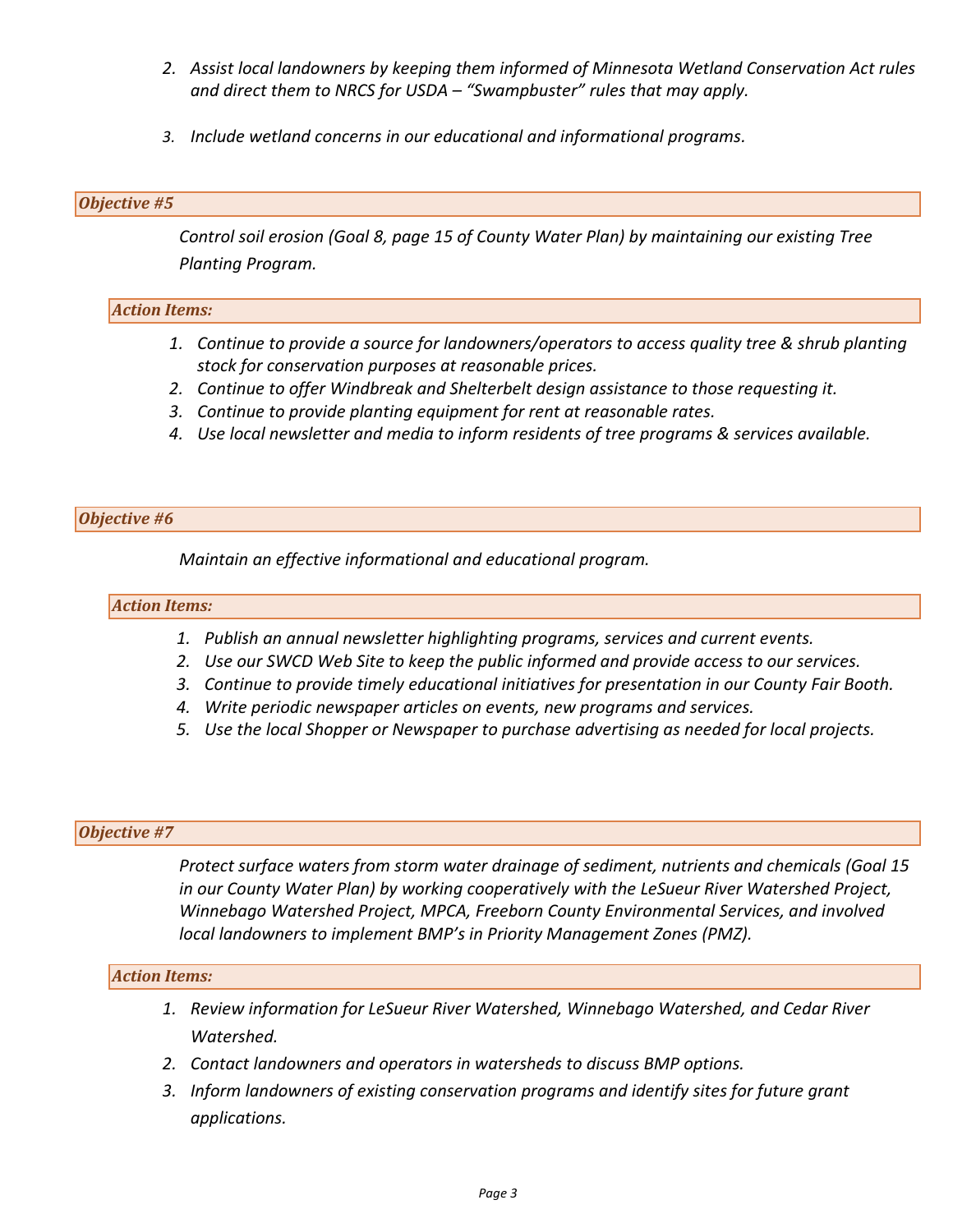#### *Objective #8*

*Protect surface waters from storm water drainage of sediment, nutrients and chemicals (Goal 15, page 23 of County Water Plan) by implementing the MN Buffer Law as directed in MN statute 103F.48.*

#### *Action Items:*

- *1. Inform landowners, producers, and partners of law requirements and provide conservation technical and financial assistance.*
- *2. Provide comments on Buffer Protection Map created by MN DNR.*
- *3. Assist landowners in implementation.*
- *4. Develop, adopt and submit to each local water management authority within its boundary a summary of watercourses for inclusion in the local water management authority's plan by July 1, 2017.*
- *5. Develop or adopt a procedure for violations of compliance when requested by landowner.*

#### *Objective #9*

*Protect surface waters from storm water drainage of sediment, nutrients and chemicals (Goal 15 in the County Water Plan) by assisting landowners in applying to and being certified in Minnesota Agricultural Water Quality Certification Program (MAWQCP).*

#### *Action Items:*

- *1. Inform landowners and partners about the program through newsletter, website, and informational meetings.*
- *2. Assist landowners through the application and certification process.*
- *3. Assist landowners with implementation of new BMPs to achieve certification and inform them about technical and financial assistance opportunities.*

#### *Objective #10*

*Control Soil Erosion (Goal 8 in County Water Plan) by implementing the soil loss ordinance as directed in MN statute 103F.400.*

#### *Action Items:*

- *1. Inform landowners, producers, partners, and citizens of the ordinance.*
- *2. Field complaints and work with BWSR as identified in the statute.*
- *3. Assist landowners to become compliant and inform them of technical and financial assistance opportunities.*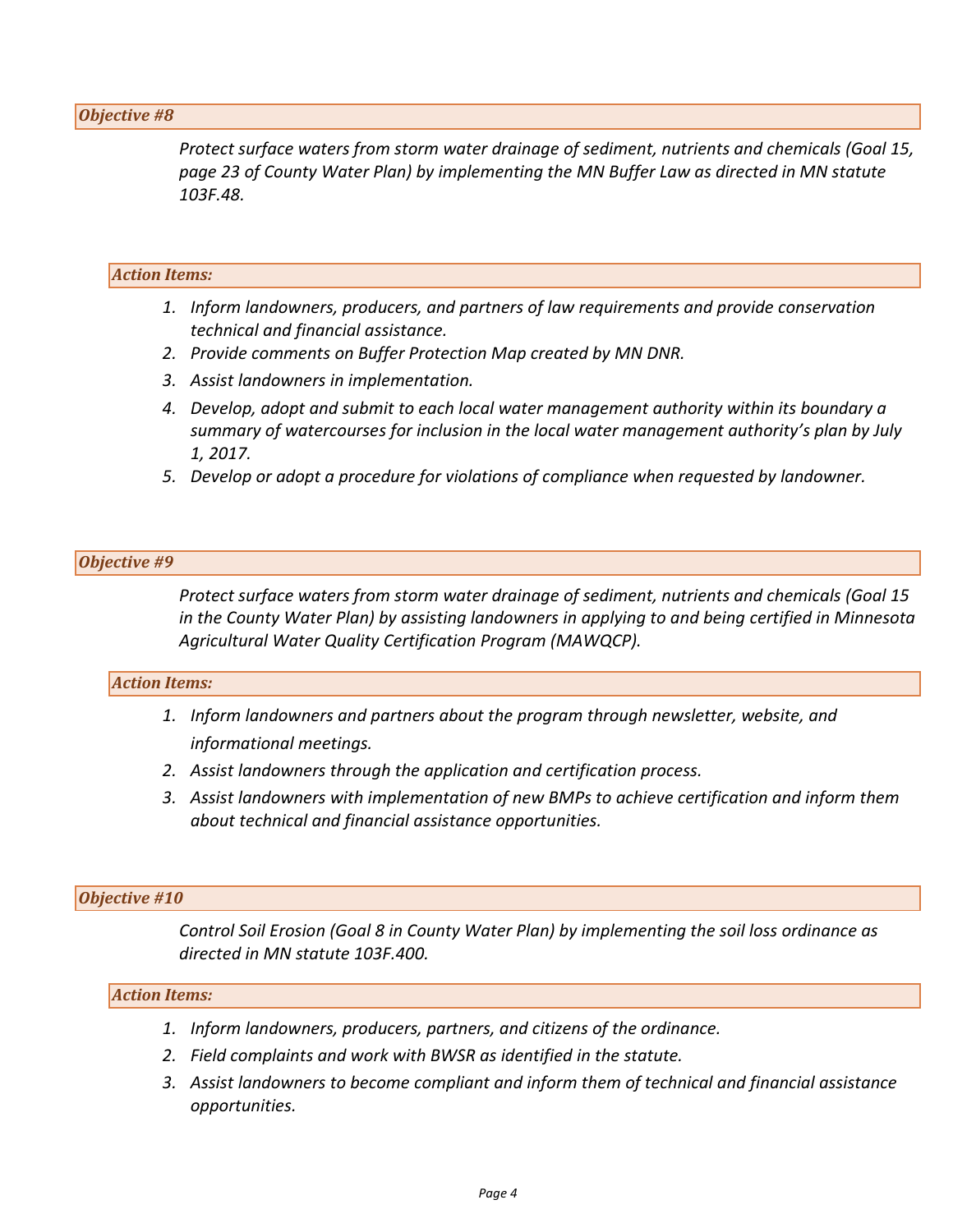*Protect surface waters from storm water drainage of sediment, nutrients and chemicals (Goal 15 of 20 in County Water Plan) by participating in One Watershed One Plan (1W1P) for the Cedar River Watershed.*

#### *Action Items:*

- *1. Have a Supervisor represent Freeborn SWCD on Policy Board.*
- *2. Have staff represent Freeborn SWCD on Planning Work Group and Advisory Board.*
- *3. Communicate priorities and needs of Freeborn SWCD so that they can be included in the Cedar River Watershed 1W1P.*

#### *III. High Priority Resource Concerns:*

#### *Areas needing conservation practices installed: As shown in map below*

*Practices needed to control high priority erosion problems: Waterways, terraces, water and sediment control basins, conservation tillage systems, grade stabilizing structures, and windbreaks.*



High Priority Resource Concerns Areas in Freeborn County, MN

The MN Pollution Control Agency has determined through Total Maximum Daily Load (TDML) studies that the streams and lakes shown above are impaired for aquatic life and aquatic recreation

The soils map unit is considered highly erodible (HEL) if the potential erodibility exceeds 8 times the Soil Loss Tolerance (T). T is the maximum amount of soil erosion that can occur on a soil type without decreasing long-term productivity. Most HEL soils have steep slopes

Soils sensitive to aquifers are generally sandy or silt soils where water infiltration rates can be high and the potential exists for groundwater pollution. These soils are generally more vulnerable to wind and water erosion as well

Data Sources: MN Pollution Control Agency<br>USDA-Natural Resources Conservation Se

#### *IV. High Priority Erosion Problems:*

*"High priority erosion problems" include areas where erosion from wind or water is occurring equal to or in excess of 2 X "T" tons per acre per year, areas that exhibit active gully erosion, is identified as high priority in the comprehensive local water plan, or is identified in the conservation district's comprehensive plan. Soil loss tolerance (T) is the maximum amount of soil loss in tons per acre per year that can be tolerated and still permit a high level of crop productivity to be sustained economically and indefinitely.*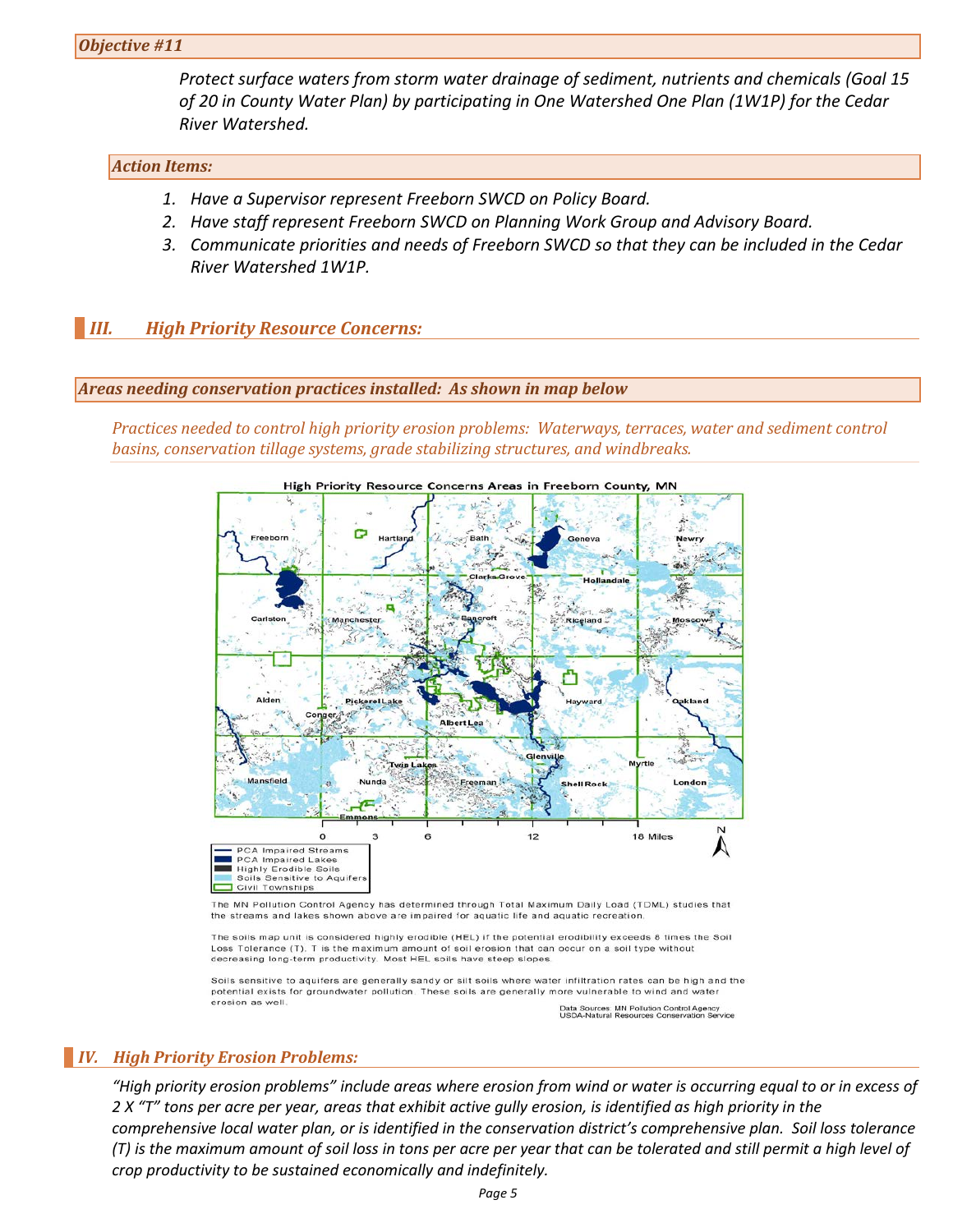#### *V. High Priority Water Quality Problems:*

*"High priority water quality problems" means areas where sediment, nutrients, chemicals, or other pollutants discharge to Department of Natural Resources designated protected waters or to any high priority water as identified in a comprehensive local water plan or the conservation district's comprehensive plan, or discharge to a sinkhole or groundwater. The delivery rate of pollutants to the water source is in amounts that will impair the quality or usefulness of the water resource.*

### *VI. High Priority Feedlots:*

• *Freeborn County considers every site over 10 animal units a feedlot, the State of Minnesota considers a feedlot 50 animal units or more unless in shore land, then the threshold is 10. The following numbers reflect all livestock sites in Freeborn County over 10 AU; 281 total feedlots.*

#### *VII. State Cost-Share Allocation and Implementation Policies:*

- *Freeborn County SWCD's policy is to reserve all of its available contract money for high priority erosion and/or water quality problems. Primarily gully control in Highly Erodible Land (HEL) or near sensitive surface water bodies (see map on Page 4). However, because soil inclusions can make it possible to find small highly erodible areas in Non-HEL soil types, the evidence of gullies is used to determine eligibility.*
- *The maximum cost share rate is 75% of project cost for standard cost share. The storm events of 2014 brought an additional cost share source named Disaster Recovery Assistance Program (DRAP) and cost share assistance may be up to 100%. However, the district may limit cost share to a smaller percentage when deemed appropriate by the board of supervisors. Occasionally, state and federal cost share is "piggy-backed" on large scale projects. This may provide the incentive needed to encourage a landowner to install a high priority project. When cost share requests exceed funds available, the district board prioritizes according to location to sensitive resources and cost effectiveness etc.*
- *Our State Cost Share standard allocation for Fiscal Year 2016 was \$16,482. After deducting the allowable 20% for Technical and Administrative Expenses, the balance available for projects is \$13,186. Applicants are paid based on invoices or receipts from the contractor after the project is satisfactorily completed. A Non-structural Land Management Plan was adopted for 2017 that allows a flat rate to be paid on buffers, cover crops, and no-till.*
- *The DRAP allocation came in two different funding cycles. For Fiscal Year 2015, \$44,000 was allocated and for Fiscal Year 2016, \$42,240 was allocated with a possibility of a third round of funding in 2016, \$55,010. Technical and Administrative is also an allowable expense under these grants of 20%.*

| State Cost Share Program (2016 calendar year) Summary                                                                                                                                                                    |                      |
|--------------------------------------------------------------------------------------------------------------------------------------------------------------------------------------------------------------------------|----------------------|
| contracts finalized – payments made from FY14, FY15, and DRAP2-FY16 funds                                                                                                                                                |                      |
| <b>Practices</b>                                                                                                                                                                                                         | <b>Dollar Amount</b> |
|                                                                                                                                                                                                                          |                      |
| 1 – Grade Stabilization Structure and 1 – Water & Sediment Control Basin and 1 Field Windbreak                                                                                                                           | \$2,750              |
| Federal Environmental Quality Incentive Program (EQIP) \$'s                                                                                                                                                              |                      |
| <b>Practices</b>                                                                                                                                                                                                         | <b>Dollar Amount</b> |
| Cover crops, residue and tillage management (no-till/strip till), prescribed grazing, grassed waterways,                                                                                                                 | $$194,532 - EQIP$    |
| grade stabilization structures, water & sediment control basins, forage and biomass planting, fencing,<br>water facilities, pipeline, heavy use protection area, critical area planting, underground outlets, subsurface | $$194,532 - CSP$     |
| drain, roofs and covers, and seasonal high tunnel for crops.                                                                                                                                                             | \$730.830 - CRP      |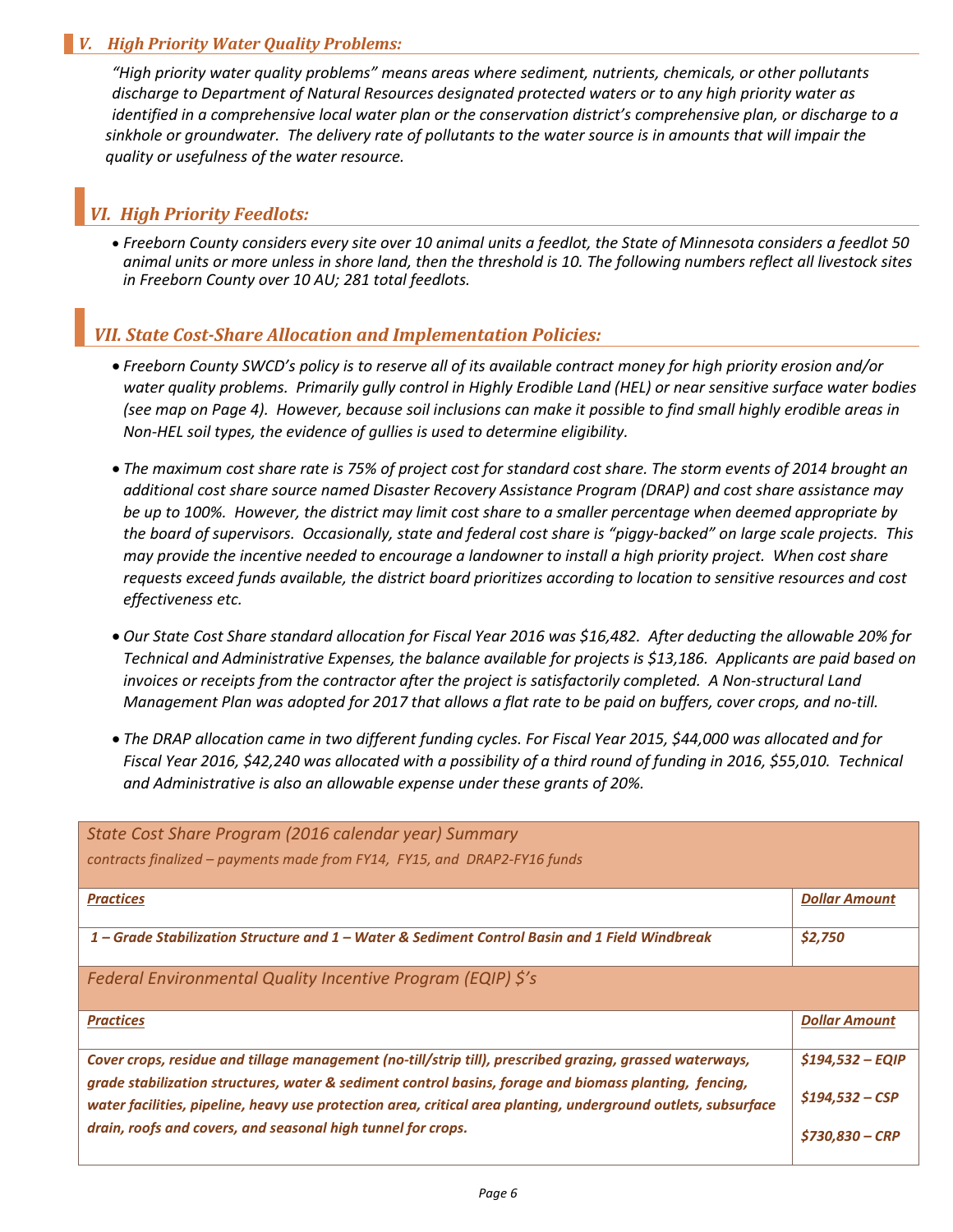## *VIII. Staffing Needs:*

#### **Staffing Days Needed, 2017 Staffing Days Currently Available, 2017**

| <b>Activity</b>                                                               | <b>Admin</b>   | <b>Tech</b> | <b>Clerical</b> | <b>Source</b>                        | Admin. | Tech. | <b>Clerical</b> |
|-------------------------------------------------------------------------------|----------------|-------------|-----------------|--------------------------------------|--------|-------|-----------------|
| Annual Work Plan Development                                                  | 7              | 0           | 7               | <b>District Board Members</b>        | 10     | 0     | 0               |
| <b>Annual Report Preparation</b>                                              | 5              | 1           | 10              | <b>District Manager</b>              | 80     | 180   | 0               |
| <b>Annual Budget Preparation</b>                                              | 3              | 0           | 3               | District Office/Assist. Manager      | 30     | 10    | 220             |
| <b>Audit Preparation</b>                                                      | 2              | 0           | 3               | District Technician 2                | 0      | 495   | 0               |
| Bookkeeping System                                                            | $\overline{2}$ | 0           | 48              | Ducks Unlimited Tech.                | 24     | 236   | 0               |
| Cost-Share Program Admin.                                                     | 18             | 0           | 26              | <b>NRCS District Conservationist</b> | 140    | 70    | 50              |
| SWCD Board Meetings & Prep.                                                   | 14             | 0           | 14              | <b>NRCS Area Engineer</b>            | 0      | 12    | $\mathbf 0$     |
| <b>Trees Sales Program</b>                                                    | 10             | 60          | 25              | NRCS Area Engineering Tech.          | 0      | 12    | 0               |
| Service EQIP C/S Applications & CSP                                           |                |             |                 |                                      |        |       |                 |
| 20 @ 5 days each                                                              | 25             | 20          | 5               | District Technician 3                | 0      | 260   | 0               |
| Service State Cost Share Appl.                                                |                |             |                 |                                      |        |       |                 |
| 10 @ 3 days each                                                              | 5              | 22          | 3               | <b>NRCS Soil Conservationist</b>     | 0      | 0     | 0               |
| <b>Develop Conservation Plans</b>                                             | 0              | 30          | 1               | <b>TOTAL</b>                         | 284    | 1275  | 270             |
| Service Sod/Swampbuster with NRCS                                             | 20             | 35          | 4               |                                      |        |       |                 |
| <b>Design Conservation Practices</b><br>40 @ 2.0 days                         | 0              | 80          | 0               |                                      |        |       |                 |
| Construction Staking & Survey                                                 |                |             |                 |                                      |        |       |                 |
| 40 @ 2.0 days X 3 persons                                                     | 0              | 200         | 0               |                                      |        |       |                 |
| <b>Construction Checking</b>                                                  |                |             |                 |                                      |        |       |                 |
| 40 @ 1 day X 2 persons                                                        | 0              | 80          | 0               |                                      |        |       |                 |
| Recording & Reporting                                                         | 15             | 0           | 25              |                                      |        |       |                 |
| <b>Information Program</b>                                                    | 6              | 6           | 15              |                                      |        |       |                 |
| <b>Wetland Conservation Act</b>                                               | $\overline{7}$ | 24          | 6               |                                      |        |       |                 |
| RIM & State Cost Share Spot Checks                                            | 12             | 25          | 3               |                                      |        |       |                 |
| Photography                                                                   | 1              | 4           | 1               |                                      |        |       |                 |
| <b>Comprehensive Water Planning</b>                                           | 4              | 1           | $\overline{2}$  |                                      |        |       |                 |
| <b>Conservation Reserve Program</b>                                           |                |             |                 |                                      |        |       |                 |
| (CRP & CCRP)                                                                  | 36             | 200         | 5               |                                      |        |       |                 |
| <b>Conservation Reserve Enhancement</b><br>Program (CCRP) Wetland Restoration | 5              | 5           | 1               |                                      |        |       |                 |
| Wetland Reserve Easement Program                                              |                |             |                 |                                      |        |       |                 |
| (WRE) and ReInvest in MN (RIM)                                                | 40             | 295         | 7               |                                      |        |       |                 |
| MN Ag Water Quality Cons. Program                                             | $\overline{2}$ | 22          | $\mathbf{1}$    |                                      |        |       |                 |
| Training and Workshops                                                        | 10             | 46          | 5               |                                      |        |       |                 |
| Soil Health Team                                                              | 5              | 25          | 1               |                                      |        |       |                 |
| <b>DNR OBWELL Readings &amp; Reporting</b>                                    | $\overline{2}$ | 20          | $\mathbf{1}$    |                                      |        |       |                 |
| <b>Rain Gauge Reporting</b>                                                   | 0              | $\mathbf 0$ | 12              |                                      |        |       |                 |
| Web Page Development & Maintenance                                            | 0              | 0           | 15              |                                      |        |       |                 |
| <b>Newsletter Preparation</b>                                                 | 5              | 6           | 9               |                                      |        |       |                 |
| Envirothon                                                                    | $\mathbf{1}$   | 1           | 3               |                                      |        |       |                 |
| <b>Buffer Law Implementation</b>                                              | 5              | 60          | $\overline{2}$  | <b>SUMMARY</b>                       |        |       |                 |
| <b>Outstanding Conservationist</b>                                            | 3              | 1           | $\mathbf{1}$    |                                      | Admin. | Tech. | <b>Clerical</b> |
| Annual Leave                                                                  | 18             | 12          | 30              | <b>STAFFING DAYS NEEDED:</b>         | 306    | 1313  | 311             |
| Sick Leave                                                                    | 8              | 12          | 8               | <b>STAFFING DAYS AVAILABLE:</b>      | 284    | 1275  | 270             |
| Holidays                                                                      | 10             | 20          | 10              |                                      |        |       |                 |
| <b>TOTAL</b>                                                                  | 306            | 1313        | 311             | DIFFERENCE (+ or - )                 | 22     | 23    | 41              |
|                                                                               |                |             |                 |                                      |        |       |                 |

| Development                                    | $\overline{7}$   | 0                | 7              | <b>District Board Members</b>        | 10     | $\mathbf 0$ | 0               |
|------------------------------------------------|------------------|------------------|----------------|--------------------------------------|--------|-------------|-----------------|
| eparation                                      | 5                | 1                | 10             | <b>District Manager</b>              | 80     | 180         | 0               |
| eparation                                      | 3                | $\pmb{0}$        | 3              | District Office/Assist. Manager      | 30     | 10          | 220             |
|                                                | $\overline{2}$   | $\pmb{0}$        | 3              | District Technician 2                | 0      | 495         | 0               |
| em                                             | $\overline{2}$   | $\pmb{0}$        | 48             | Ducks Unlimited Tech.                | 24     | 236         | $\mathbf 0$     |
| am Admin.                                      | 18               | $\mathbf 0$      | 26             | <b>NRCS District Conservationist</b> | 140    | 70          | 50              |
| etings & Prep.                                 | 14               | 0                | 14             | NRCS Area Engineer                   | 0      | 12          | $\mathbf 0$     |
| am                                             | 10               | 60               | 25             | NRCS Area Engineering Tech.          | 0      | 12          | 0               |
| Applications & CSP                             |                  |                  |                |                                      |        |             |                 |
|                                                | 25               | 20               | 5              | District Technician 3                | 0      | 260         | 0               |
| t Share Appl.                                  | 5                | 22               | 3              | <b>NRCS Soil Conservationist</b>     | 0      | 0           | 0               |
| ation Plans                                    | $\boldsymbol{0}$ | 30               | 1              | <b>TOTAL</b>                         | 284    | 1275        | 270             |
| npbuster with NRCS                             | 20               | 35               | 4              |                                      |        |             |                 |
| ion Practices                                  |                  |                  |                |                                      |        |             |                 |
|                                                | 0                | 80               | 0              |                                      |        |             |                 |
| ing & Survey                                   |                  |                  |                |                                      |        |             |                 |
| persons                                        | 0                | 200              | 0              |                                      |        |             |                 |
| cking                                          | $\mathbf 0$      | 80               | 0              |                                      |        |             |                 |
| ersons<br>orting                               |                  |                  |                |                                      |        |             |                 |
| ram                                            | 15               | 0                | 25             |                                      |        |             |                 |
| ation Act                                      | 6                | 6                | 15             |                                      |        |             |                 |
|                                                | 7                | 24               | 6              |                                      |        |             |                 |
| Share Spot Checks                              | 12               | 25               | 3              |                                      |        |             |                 |
|                                                | $1\,$            | 4                | 1              |                                      |        |             |                 |
| Vater Planning                                 | 4                | 1                | 2              |                                      |        |             |                 |
| erve Program                                   |                  |                  |                |                                      |        |             |                 |
|                                                | 36               | 200              | 5              |                                      |        |             |                 |
| erve Enhancement<br><b>Wetland Restoration</b> | 5                | 5                | 1              |                                      |        |             |                 |
| <b>Easement Program</b>                        |                  |                  |                |                                      |        |             |                 |
| est in MN (RIM)                                | 40               | 295              | 7              |                                      |        |             |                 |
| ality Cons. Program                            | $\overline{2}$   | 22               | 1              |                                      |        |             |                 |
| kshops                                         | 10               | 46               | 5              |                                      |        |             |                 |
|                                                | 5                | 25               | 1              |                                      |        |             |                 |
| dings & Reporting                              | $\overline{2}$   | 20               | 1              |                                      |        |             |                 |
| rting                                          | 0                | 0                | 12             |                                      |        |             |                 |
| pment & Maintenance                            | 0                | 0                | 15             |                                      |        |             |                 |
| ration                                         | 5                | $\boldsymbol{6}$ | 9              |                                      |        |             |                 |
|                                                | 1                | 1                | 3              |                                      |        |             |                 |
| mentation                                      | 5                | 60               | $\overline{2}$ | <b>SUMMARY</b>                       |        |             |                 |
| servationist                                   | 3                | 1                | 1              |                                      | Admin. | Tech.       | <b>Clerical</b> |
|                                                | 18               | 12               | 30             | <b>STAFFING DAYS NEEDED:</b>         | 306    | 1313        | 311             |
|                                                | 8                | 12               | 8              | <b>STAFFING DAYS AVAILABLE:</b>      | 284    | 1275        | 270             |
|                                                | 10               | 20               | 10             |                                      |        |             |                 |
| <b>TOTAL</b>                                   | 306              | 1313             | 311            | DIFFERENCE (+ or - )                 | 22     | 23          | 41              |
| $*260$ staff days = 1 work year                |                  |                  |                |                                      |        |             |                 |

**\*260 staff days = 1 work year**